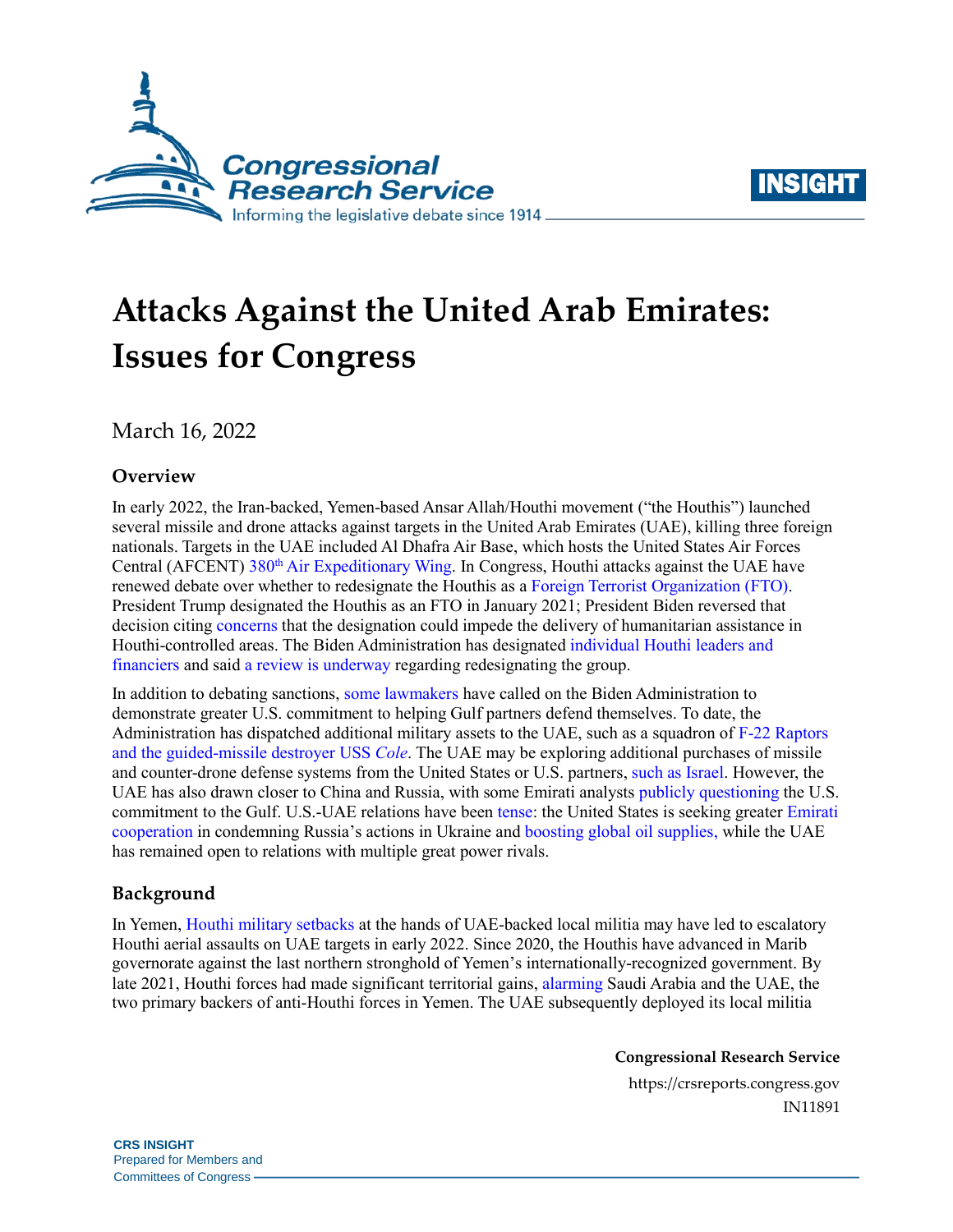force—the Giants Brigade—to the area; the UAE-backed militia recaptured the governorate of Shabwa and severed some Houthi resupply lines to Marib.



#### **Figure 1. Attacks against the UAE**

**Source:** Jewish Institute for National Security of America, Iran's Unprecedented Wave of Attacks Against the UAE, February 10, 2022.

**Notes**: This graphic is based on press reports and CRS cannot independently verify the origins, sponsors, and means of attack.

Within a month, the Houthis began targeting the UAE. In January 2022, the group seized a UAE-flagged commercial vessel, the *RWABEE*[, off the coast of Yemen.](https://www.un.org/press/en/2022/sc14765.doc.htm) Weeks later, the Houthis launched Iraniandesigned ballistic missiles [\(Zulfiqar\)](https://rusi.org/explore-our-research/publications/commentary/lessons-houthi-missile-attacks-uae), cruise missiles [\(Quds-2\)](https://www.iiss.org/blogs/military-balance/2020/12/cruise-missiles-in-the-middle-east), and unmanned aerial vehicles [\(Samad-3\)](https://www.france24.com/en/live-news/20220127-cheap-and-nasty-yemen-s-home-grown-drones-pose-challenge-for-uae) toward military and civilian UAE targets. According to [one Houthi leader,](https://www.nytimes.com/2022/01/17/world/middleeast/uae-attack-yemen-houthi.html) "The goal of striking the heart of the U.A.E. is to deter it ... .We advise the U.A.E. to learn from this lesson ... " The Houthis' January 30 missile attack on the UAE, which Emirati forces successfully intercepted with the U.S.-supplied Terminal High Altitude Area Defense (THAAD) system, came during the visit [of Israeli President](https://www.politico.com/news/2022/01/30/israel-president-on-first-visit-to-uae-amid-regional-tensions-00003468) Isaac Herzog to Abu Dhabi.

#### **U.S. Response**

The U.S. State Department condemned the Houthi attacks and reiterated ["unwavering commitment"](https://ae.usembassy.gov/statment-by-ned-price-on-attacks-in-abu-dhabi/) to the security of the UAE. Asked whether the United States "was siding" with the UAE in the Yemen conflict, [State Department Spokesperson Ned Price responded](https://www.state.gov/briefings/department-press-briefing-february-14-2022/) that U.S. military aid to the UAE "in no way replaces our emphasis on the diplomacy because we know only through a diplomatic end to this conflict will we be able to address the humanitarian concerns in Yemen ... but also the threat that our partners face emanating from Yemen." U.S. defense officials have pledged to [replenish](https://www.usnews.com/news/world/articles/2022-02-10/exclusive-u-s-to-help-uae-replenish-missile-defense-interceptors-after-houthi-attacks) the UAE's supply of missile interceptors.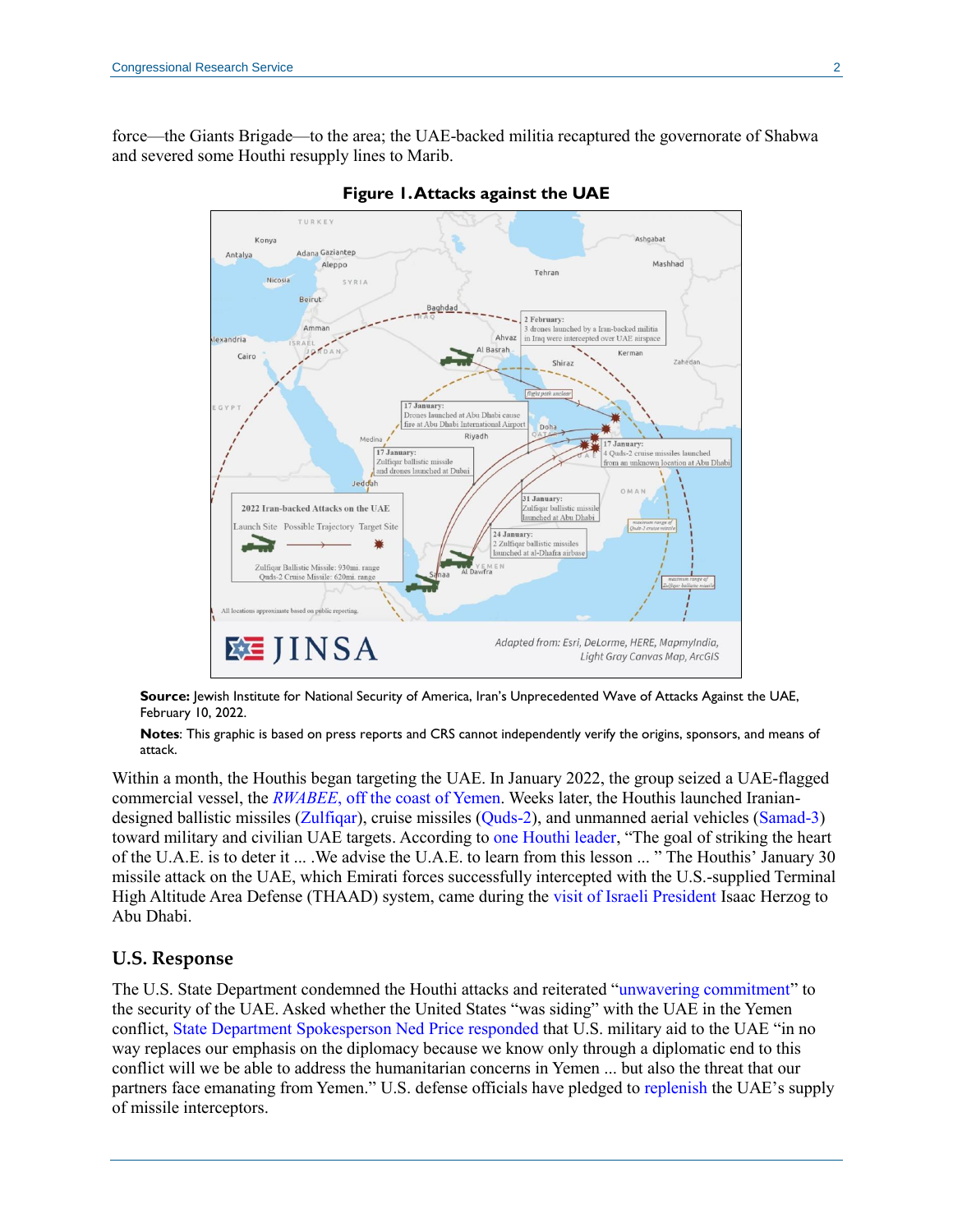#### **FTO Debate in Congress**

Following the attacks, [the UAE sought congressional support](https://www.uae-embassy.org/uae-us-cooperation/security/case-designating-houthis-foreign-terrorist-organization) for redesignating the Houthis as an FTO, though only the Executive Branch can make FTO designations. Some lawmakers [advocate](https://tenney.house.gov/sites/evo-subsites/tenney.house.gov/files/evo-media-document/Houthi%20Letter_FINAL_0.pdf) a redesignation, [arguing](https://jewishinsider.com/wp-content/uploads/2022/02/20220209_Letter-to-Biden-irt-Houthi-Designation-With-Watermark.pdf) that the FTO designation removal has "emboldened the Houthis to escalate their attacks and block reconciliation efforts in the country." Other lawmakers [oppose](https://www.murphy.senate.gov/newsroom/press-releases/murphy-leads-senate-colleagues-in-urging-biden-administration-against-re-designation-of-houthi-movement-in-yemen-as-a-foreign-terrorist-organization) such action, arguing that a redesignation would "have little practical impact on Houthi leaders but would deepen the country's economic collapse [and] obstruct humanitarian assistance for millions of Yemenis facing famine."

Under U.S. law, private importers are not exempt from criminal liability for material support to an FTO [\(18 U.S.C. §2339B\)](https://www.law.cornell.edu/uscode/text/18/2339B), including commercial food imports (which account for [90% of Yemen's food](https://oi-files-d8-prod.s3.eu-west-2.amazonaws.com/s3fs-public/file_attachments/bn-missiles-food-security-yemen-041217-en.pdf)  [supply\)](https://oi-files-d8-prod.s3.eu-west-2.amazonaws.com/s3fs-public/file_attachments/bn-missiles-food-security-yemen-041217-en.pdf). [According to one source,](https://cdn.americanprogress.org/wp-content/uploads/issues/2011/11/pdf/unintended_roadblocks.pdf?_ga=2.188894190.450152517.1647181993-392532629.1647181993) the DOJ claims that it rarely, if ever, has pursued prosecution for material support when related to humanitarian activities. However, nongovernmental organizations (NGOs) and financial institution[s can be risk-averse](https://fews.net/east-africa/yemen/food-security-outlook-update/december-2020) without more substantial assurance that they will not face legal or economic consequences for their activities.

#### **Possible Broader Implications**

Successive Administrations have considered the UAE [a key U.S. security partner:](https://crsreports.congress.gov/product/pdf/RS/RS21852#_Toc86655624) the United States has over 2,000 military personnel on Emirati soil, and some lawmakers have praised [deepening ties between](https://wagner.house.gov/media-center/press-releases/wagner-colleagues-launch-abraham-accords-caucus)  [Israel and the UAE.](https://wagner.house.gov/media-center/press-releases/wagner-colleagues-launch-abraham-accords-caucus) Nevertheless, U.S. officials increasingly view growing UAE ties to China and Russia as problematic. Emirati officials have [expressed frustration](https://www.wsj.com/articles/united-arab-emirates-threatens-to-pull-out-of-23-billion-f-35-drone-deal-with-u-s-11639491997) with delays in the sale of U.S. F-35 aircraft and MQ-9 drones to the UAE (a \$23 billion [arms deal](https://crsreports.congress.gov/product/pdf/R/R46580) proposed under the Trump Administration). The Biden Administration has sought safeguards to ensure that U.S. technology transfers to the UAE are not vulnerable to Chinese espionage, but officials stated that the United States [remains committed](https://plus.cq.com/doc/congressionaltranscripts-6468697?5&searchId=DWXZ134C) to the sale. [Congress has directed](https://plus.cq.com/doc/news-6481874?0&srcpage=home&srcsec=cqn) the Office of the Director of National Intelligence to assess whether safeguards implemented by the UAE are "viable and sufficient to protect technology of the United States from being transferred to China or other third parties." [The UAE recently purchased its first-ever Chinese fixed wing](https://breakingdefense.com/2022/02/uae-agrees-to-buy-its-first-chinese-fixed-wing-military-aircraft-j-15/)  [military](https://breakingdefense.com/2022/02/uae-agrees-to-buy-its-first-chinese-fixed-wing-military-aircraft-j-15/) aircraft for its otherwise U.S. - and French-equipped air force.

After Russia's invasion of Ukraine, the UAE abstained from a draft United Nations Security Council Resolution condemning Russia's actions, possibly in order to achieve [Russian support to adopt a](https://foreignpolicy.com/2022/03/01/yemen-war-terrorism-un-houthi-uae-russia/)  [resolution](https://foreignpolicy.com/2022/03/01/yemen-war-terrorism-un-houthi-uae-russia/) renewing U.N. sanctions on Yemen, which explicitly refers to the Houthis as a terrorist group. Another [report](https://www.axios.com/uae-security-council-russia-vote-us-houthi-attacks-93c3d93a-9b55-4bb5-9917-54605d1169a4.html) suggests that the Emirates abstained from the resolution in order to express displeasure with the U.S. response to the Houthi attacks.

## **Author Information**

Jeremy M. Sharp Specialist in Middle Eastern Affairs Carla E. Humud Analyst in Middle Eastern Affairs

# **Disclaimer**

This document was prepared by the Congressional Research Service (CRS). CRS serves as nonpartisan shared staff to congressional committees and Members of Congress. It operates solely at the behest of and under the direction of